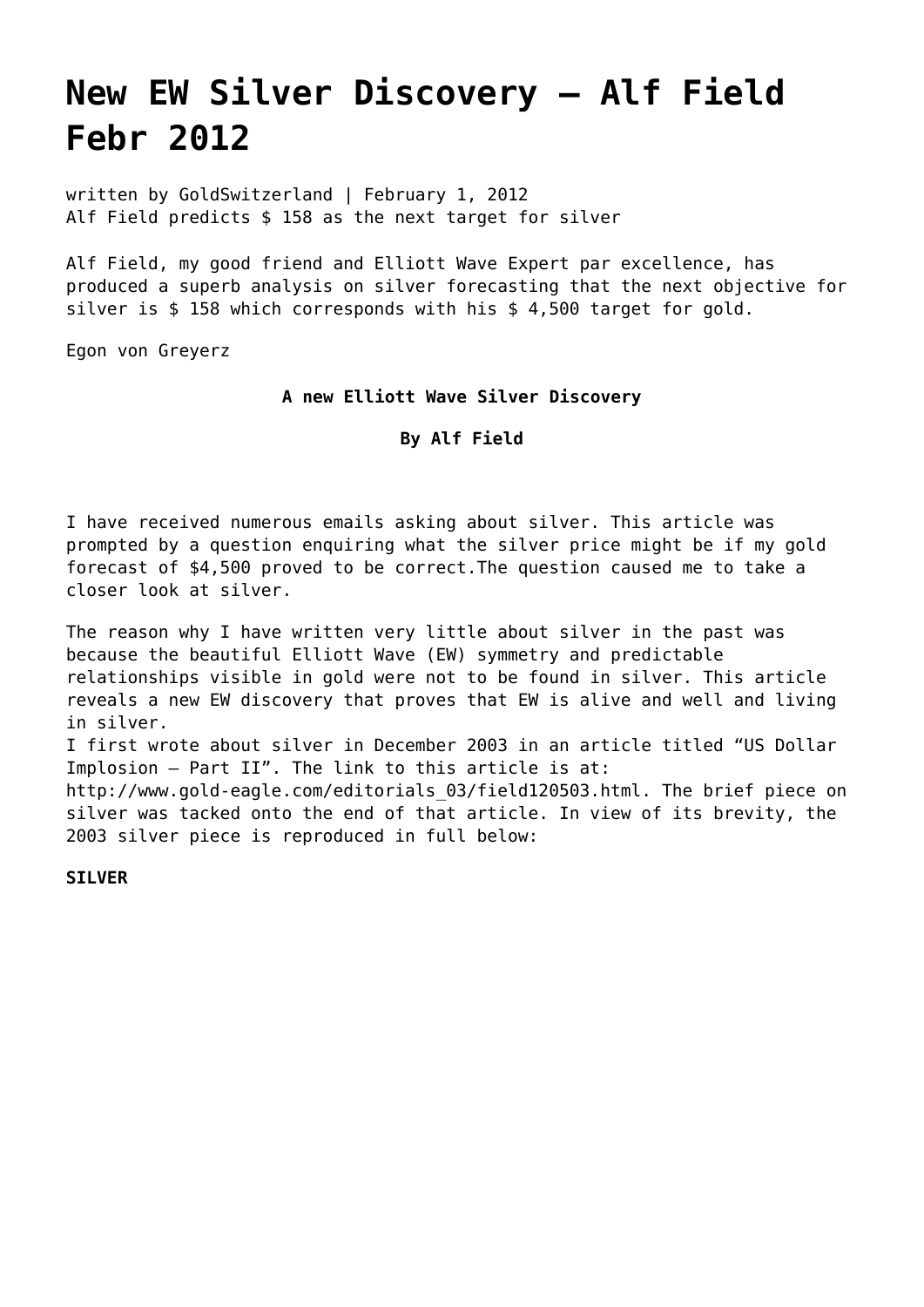

*"In past crises, the wealthy protected themselves by purchasing gold and gold related assets. Ordinary people, by far the greater number, could rarely afford to buy gold. Being far cheaper, they previously had to buy silver. This metal became the poor man's choice as an asset to protect their savings. Silver has so far lagged gold in the early stages of this bull market, but that situation seems about to change."*

*"Throughout recorded history the average relationship between silver and gold has been 15oz silver to 1oz gold. The ratio at present is a far higher 75:1 (\$400/\$5.30). This is massively out of line. If gold were to double to \$800 per oz, it would not be unreasonable to expect the silver/gold ratio to decline sharply, possibly as low as 40:1. With gold at \$800, this would position silver at \$20.*

# *Thus a 100% increase in the price of gold could possibly be accompanied by a simultaneous 400% increase (perhaps more) in the price of silver. This offers significant opportunities both in silver bullion and silver mining shares.*

*The above graph of the price of silver has been borrowed from an excellent recent article by Dan Norcini entitled "A Technical Look at Silver – Update". What is quite clear from the graph is that silver's 22-year bear market down trend has come to an end. As Dan Norcini says, a new bull market in silver has been born. It is difficult to argue against this contention and I have no intention of doing so. A silver price above \$6.80 would complete a fabulous head-and-shoulders base formation. With this as a foundation, it would be possible to project a very large rise in the price of silver for the future."* – end of the December 2003 quotation.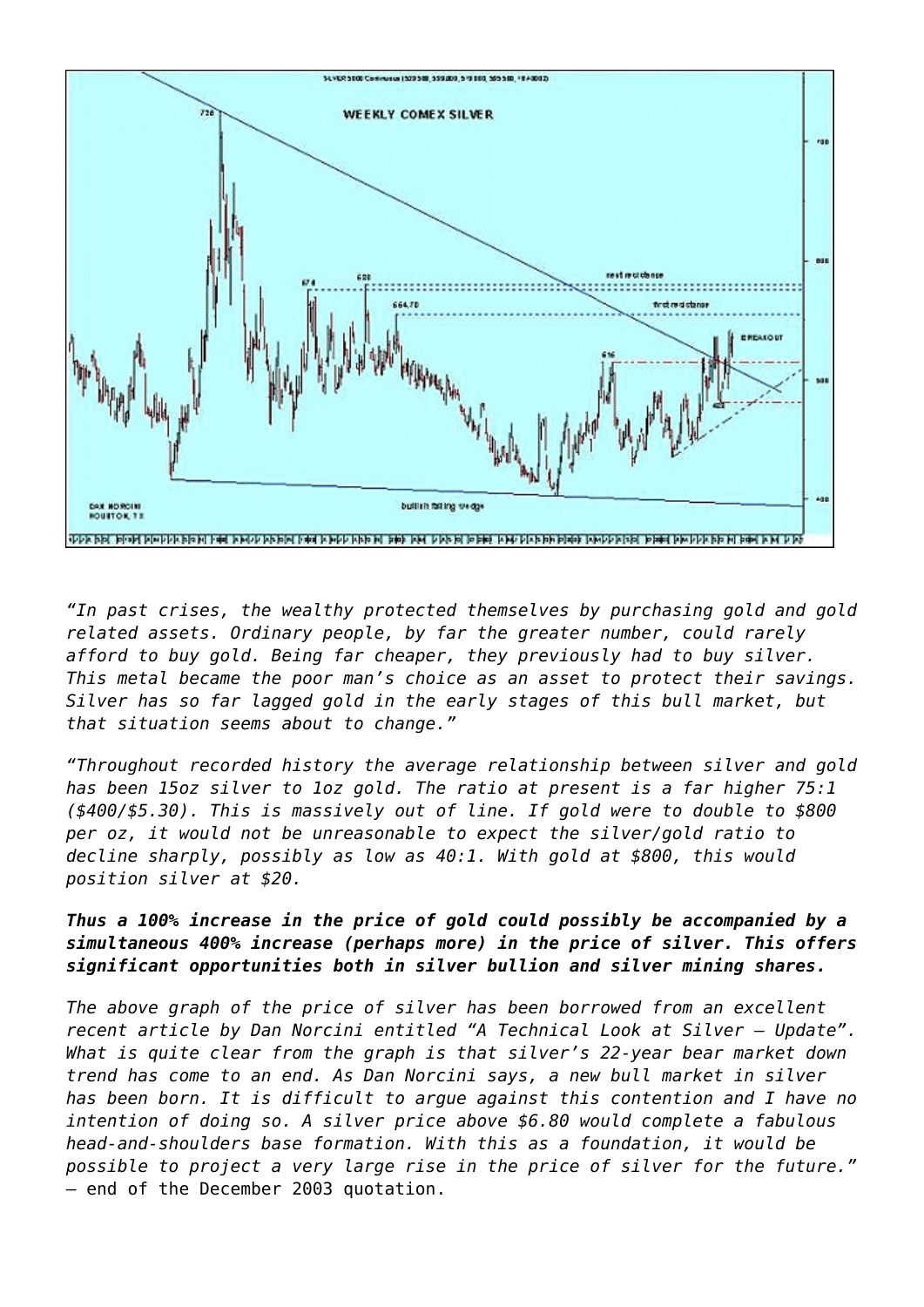Silver did reach \$20.68 in March 2008 at the same time that gold peaked at \$1003. The silver to gold ratio was thus 48.5 in March 2008. The lowest this ratio has reached is about 32, achieved at the end of April 2011 when gold was around \$1570 and silver peaked in the \$49 area. At that point gold had experienced a 6-fold increase from its bull market starting point of \$255 while the silver price rose 12-fold from its bull market starting point of \$4 in November 2001.

The quick answer to the question of what the silver price will be when gold gets to \$4,500 is to pick your favorite silver/gold ratio and divide it into \$4500. The current ratio incidentally is about 51. If you choose the lowest ratio achieved since 2001 of 32 that would produce a silver price of around \$140 (\$4500 divided by 32).

This is not a satisfactory answer, so I decided to approach the Elliott Wave analysis of silver from a different angle. Instead of working upwards using the analysis of the minor waves, which was the technique used in the gold calculations, what if we worked backwards in silver starting with the larger waves?

Gold and silver tend to move in tandem, not in an exact synchronization, but enough to suggest that the Major waves of both metals should coincide from a time perspective. We know that in gold the Major ONE wave peaked in March 2008 at \$1003 and that Major TWO declined to \$680 in November 2008.

Silver also had a peak in March 2008 at \$20.68 and declined to an important low of \$8.77 in November 2008. If we assumed that the peak at \$20.68 in March 2008 was the end of Major ONE and the decline to \$8.77 the end of Major TWO, how would the various percentages work out? When I did these calculations I was astonished at the relationships and wave counts that emerged.

The chart below is the monthly spot silver price shown in log scale so that the percentage changes are visible. The bull market started in November 2001 at a price of \$4.02. From that point to the suggested peak of Major ONE at \$20.68 there are five clear waves visible, marked 1-2-3-4-5. The prices at the various turning points are also displayed.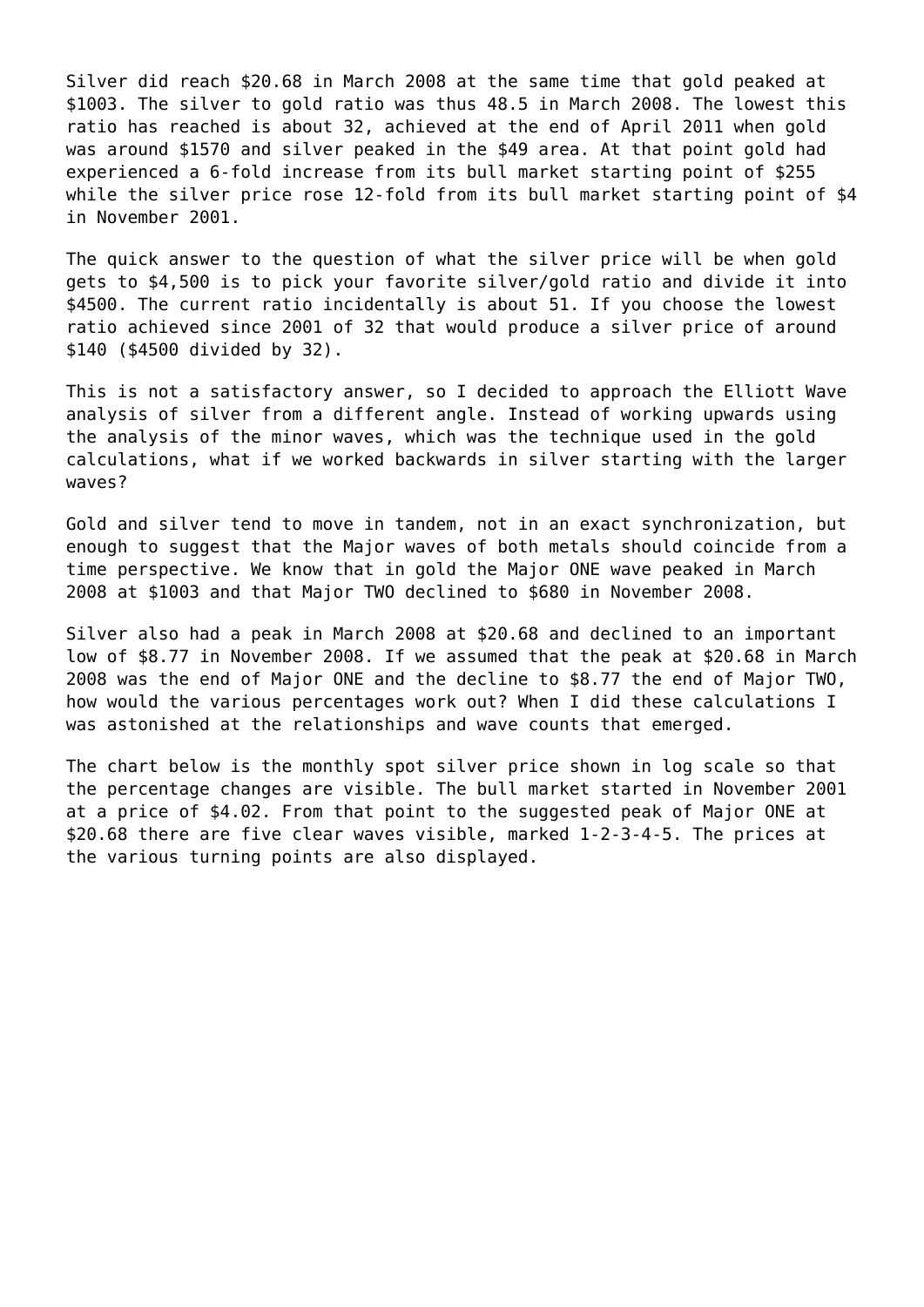

The analysis of the suggested Major ONE wave is set out in the body of the chart. The typical impulse wave relationships are immediately apparent. Both corrective waves 2 and 4 are similar (-33.7% and -35.9%). Whenever two corrective waves are similar it is a signal that they are part of the same larger wave structure. On its own, this fact would confirm that the 5 wave move from \$4.02 to \$20.68 was a complete wave of larger degree.

There is further corroborating evidence. Waves 1 and 5 are similar at +106% and +115%, a usual EW feature. Wave 3 should be the longest wave, and it is at +171%. In addition, if one multiplies the gain in wave 1 of +106% by 1.618 it produces 171.5%, exactly the gain in wave 3. These relationships are evidence that the rise from \$4.02 to \$20.68 is a completed impulse wave and that we can call it Major ONE.

Having completed this 5 wave up move, the next correction in Major TWO would be expected to be one degree larger than the two corrections of 33.7% and 35.9% in Major ONE. As shown on the chart, Major TWO declined from \$20.68 to \$8.77, a loss of -57.6%. The two corrections of 33.7% and 35.9% are close to the Fibonacci 34. The next higher number in the sequence is 55, close to the actual decline of 57.6% in major TWO. Incidentally, if we take the 35.9% decline and multiply it by 1.618, it gives a figure of 58%, very close to the actual decline of 57.6%.

These relationships suggest that silver has completed the same shaped bull market as gold has and that it is at the same stage in its development. Thus silver has probably also completed the first intermediate up wave of Major THREE, in this case from \$8.77 to \$49.52, a gain of +\$40.75 or +464% and has also completed intermediate wave 2 of Major THREE, being the decline from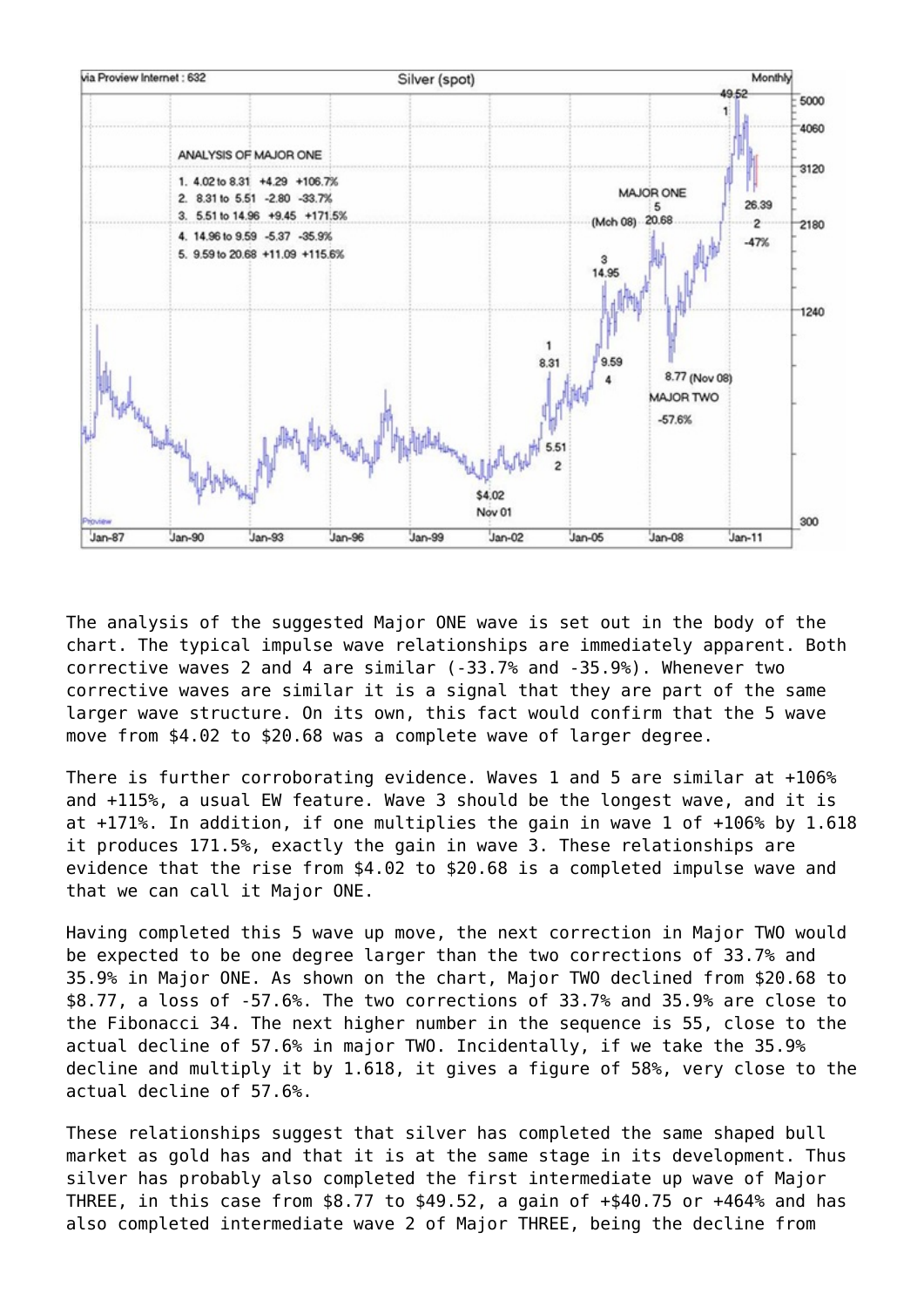\$49.52 to \$26.39 or -47%.

How does this decline of -47% measure up in terms of EW relationships? As with gold, where the corrections in Major THREE were shown to be larger than the corrections in Major ONE, the same applies to silver. The corrections in Major ONE shown in the chart above were close to -34%. If we multiply 34% by another Fibonacci relationship of 1.382 we get 47%!

## **This is mind-blowing stuff for an analyst who did not believe that EW applied to silver!**

We can now attempt to make some price forecasts. Silver, as with gold, is starting intermediate wave 3 of Major THREE, which should be the longest and strongest wave in the bull market. It should certainly be longer than intermediate wave 1 which was the gain from \$8.77 to \$49.52, or +464%, as shown above.

**Thus the gain in wave 3 of Major THREE should be larger than +464%. It should be a gain of at least 500%. Starting from the \$26.39 low, a gain of 500% would produce a target price of \$158.34 for silver. That is the number which equates with the \$4500 price forecast for gold and produces a silver to gold ratio of 28.4 (\$4500 divided by 158.34).**

The gain in gold was forecast to be 200% for this move while the forecast rise in the silver price is 500%. Silver is again predicted to perform better than gold based on these EW calculations.

A word of caution is appropriate at this stage. All EW studies are based on probabilities. While the wave counts may provide a high degree of confidence in the forecasts, one cannot be 100% certain of any forecast. It is necessary to have a point at which it is obvious that the forecasts are wrong. In the case of this silver study, the line in the sand is at \$26.00. If the silver price drops below \$26.00 the odds are that the above calculations will not work out.

A further word of caution: silver is not for the faint hearted. Silver is considerably more volatile than gold and the corrections are much larger. Silver corrections can and do happen quickly. They are emotionally gutwrenching and it is easy to get shaken out of one's position near the bottom of a large correction.

#### **Alf Field**

1 February 2012

**Disclosure and Disclaimer Statement:** The author has personal investments in gold and silver bullion, as well as in gold, silver, uranium and base metal mining shares. The author's objective in writing this article is to interest potential investors in this subject to the point where they are encouraged to conduct their own further diligent research. Neither the information nor the opinions expressed should be construed as a solicitation to buy or sell any stock, currency or commodity. Investors are recommended to obtain the advice of a qualified investment advisor before entering into any transactions. The